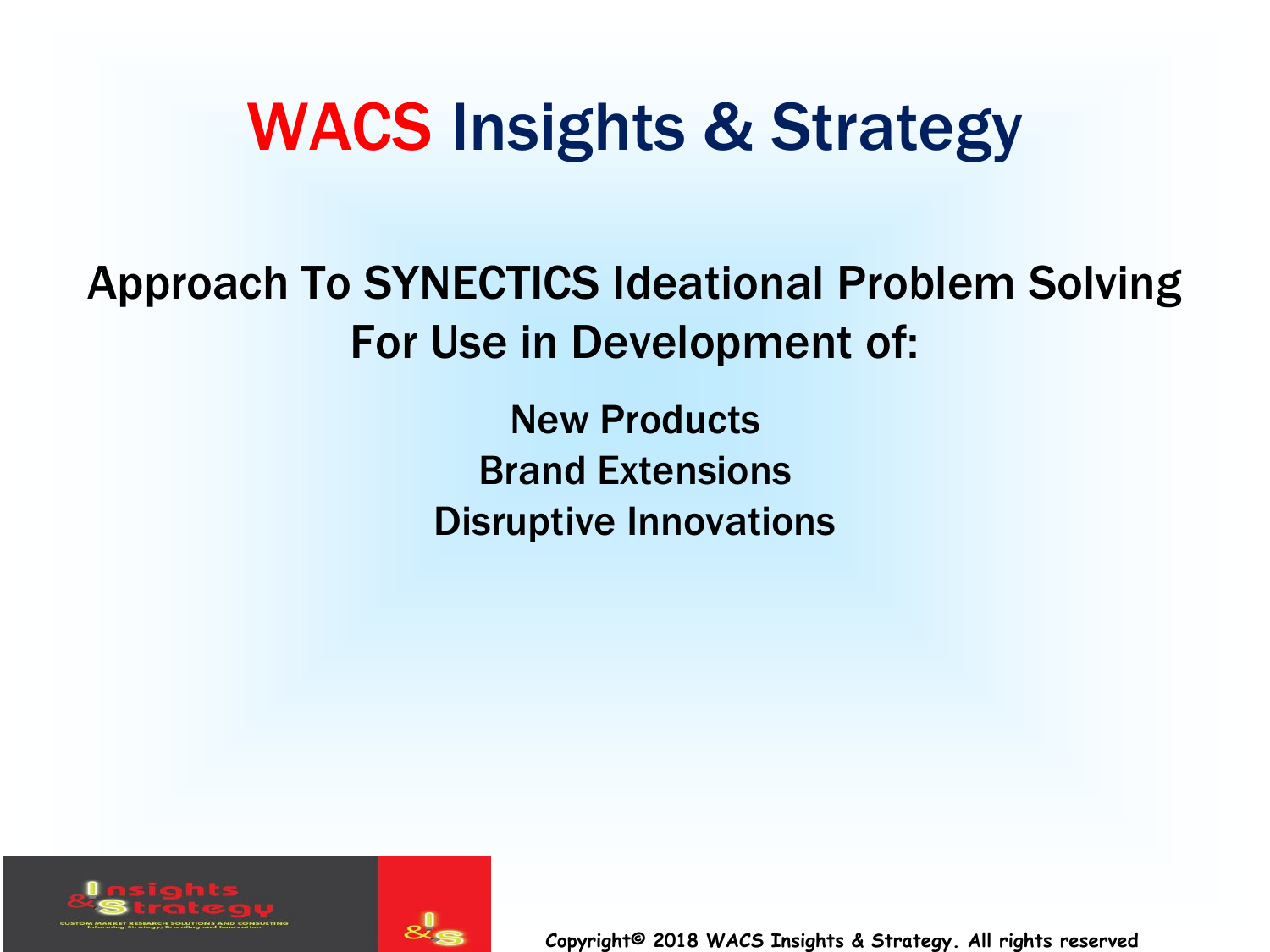## **SYNECTICS** Some Background

- Synectics (Gordon, 1961) provides an approach to creative thinking that depends on looking at what appears on the surface as unrelated phenomena and drawing relevant connections.
- Its main tools are analogies or metaphors. The approach, often used in group work, can help consumers and internal personnel develop creative responses to problem solving, to retain new information, to assist in generating writing, and to explore usage and behavioral problems.
- The technique helps users (a) break existing mind sets and (b) internalize abstract concepts.
- Synectics works well among respondents of all ages. It works well for those users as well who want to go beyond traditional methods (Couch, 1993). Synectics is definitely a tool of choice to go beyond the limitations of traditional focus groups and individual depth interviews.

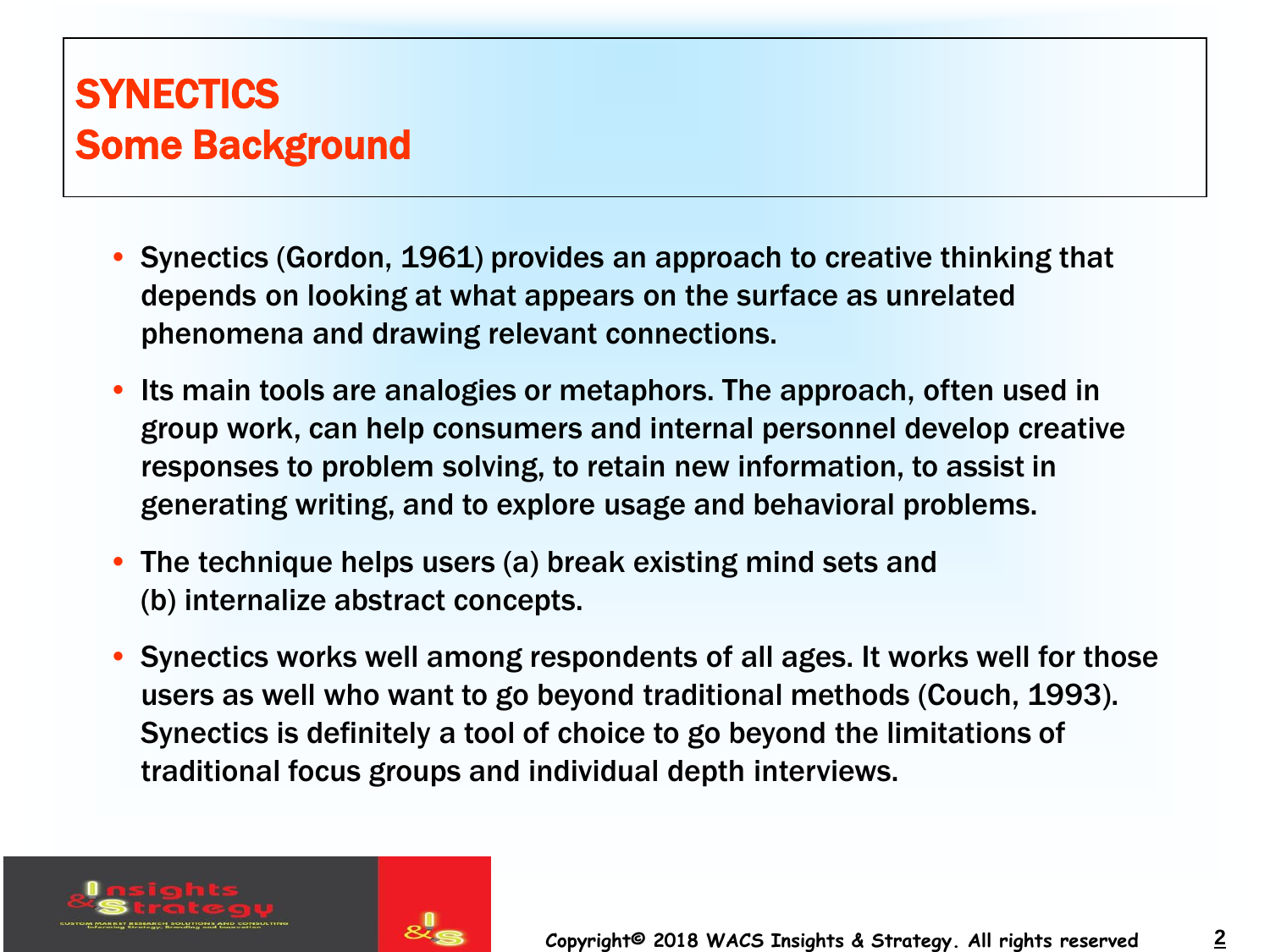# **SYNECTICS** Purposes

1. Insight-led Innovation <

- o Developing successful new and disruptive products
- **o** Brand rejuvenation and marketing innovation
- 2. Organizational Transformation
	- o Strategic renewal
	- o Process improvements and cost reduction
	- o Enterprise innovation
- **3. Building Innovation Capability** 
	- o Raising creativity and problem-solving skills to a new level



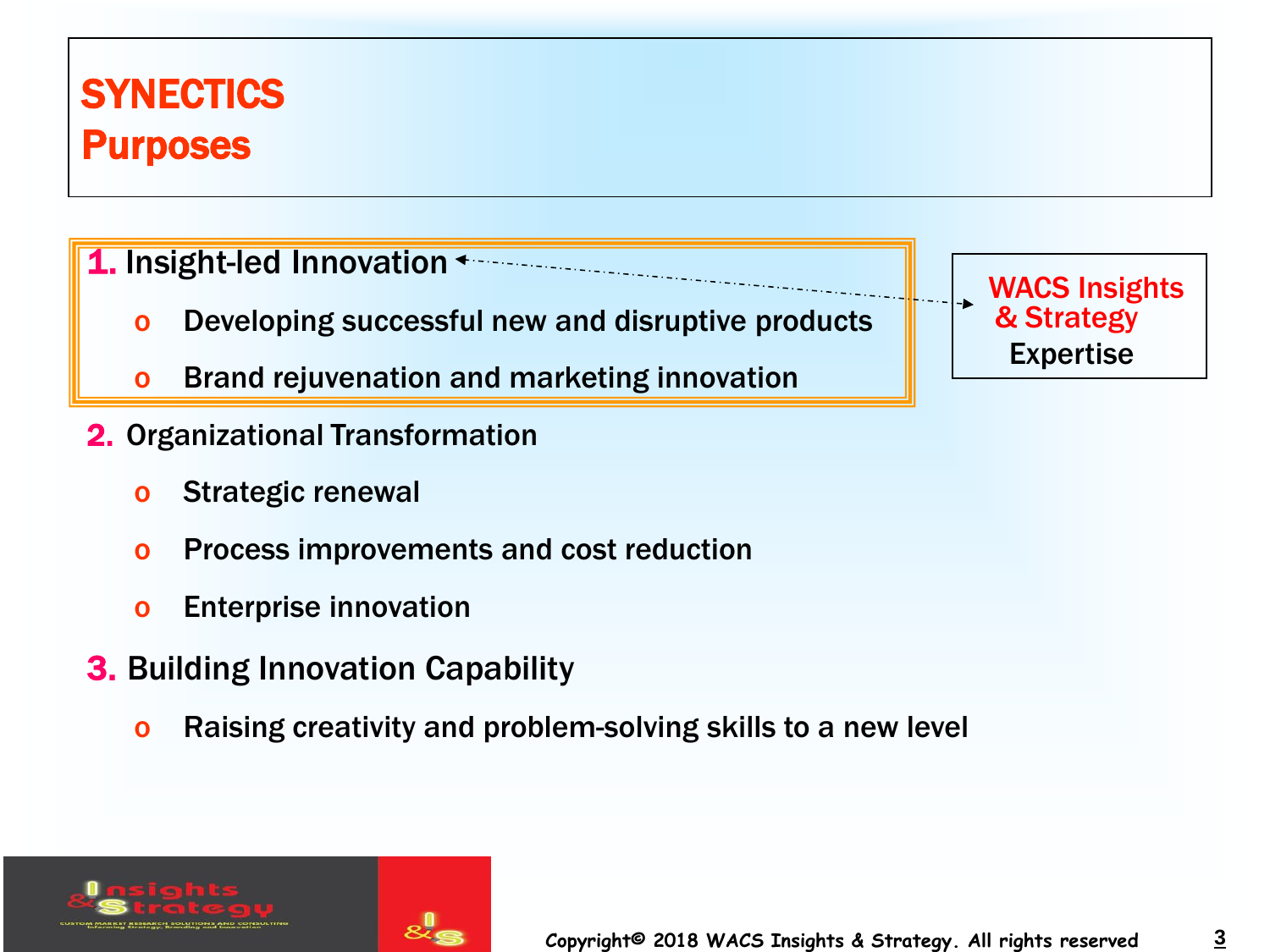## **SYNECTICS** Basic Guidelines

The Synectics approach is typically implemented with 'brainstorming'-type teams comprised of R&D, Innovators, CMO's, branding execs and any members of the new products development project effort. The technique is marked by several features to overcome the limitations of traditional brainstorming approaches:

- Problem owner designee: Only one person in the group owns the problem; others are there to support, articulate and clarify only.
- Springboarding: Using 'I wish...' and other wording to trigger thoughts in other people.
- Headlining: Giving ideas up-front with no prior explanation.
- Excursions: Doing side-exercises to stimulate new creative thinking when ideas run out (e.g. using metaphors, re-naming, brand obituaries, what-if scenarios, etc.).
- Itemized response: Plusses-and-minuses approach to solution evaluation.
- It also minimizes the wildly non-creative residue, (with participants dallying in the 'wild idea' stage) before getting down to more feasible solutions.

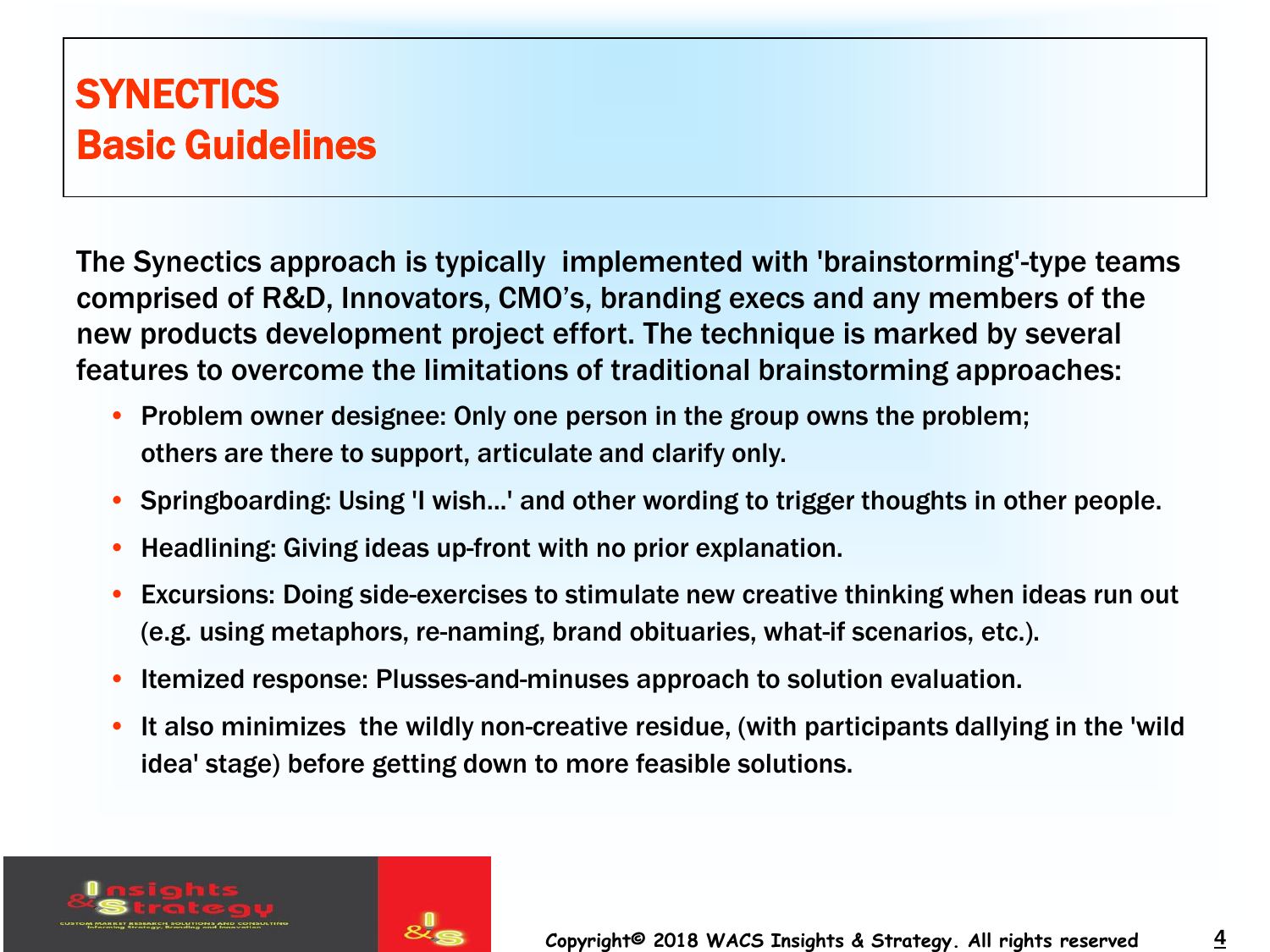## **SYNECTICS** Basic Guidelines (cont.)

#### Scope and Parameters:

- Works well with up to 8 respondents/participants
- Can run mutliple sessions simultaneously in any market world-wide.
- Key screening criterion: WACS I & S has obtained most dynamic and synergistic results from having widest array possible of users of different brands within a given category.
- Works with kids as well as with adults (but don't combine kids and adults in same session); ok to combine males-females, younger-older, works very well with presence of Democrats, Liberals, Independent voters).
- Sessions can last as long as 5-6 hours with online ethnographics follow-ups.
- Sessions can be audio and video-taped, with implications for ethographics utilities and benefits
- Incentives up to \$400-500 per respondent participant; \$1000 for contest winning groups who contribute strongest solutions/concepts/ideas
- How to maximize these sessions: CONDUCT THEM AMONG *EARLY ADOPTERS AND INNOVATORS who are most savvy and proactive relative to existing products and brands within the product category under consideration.*

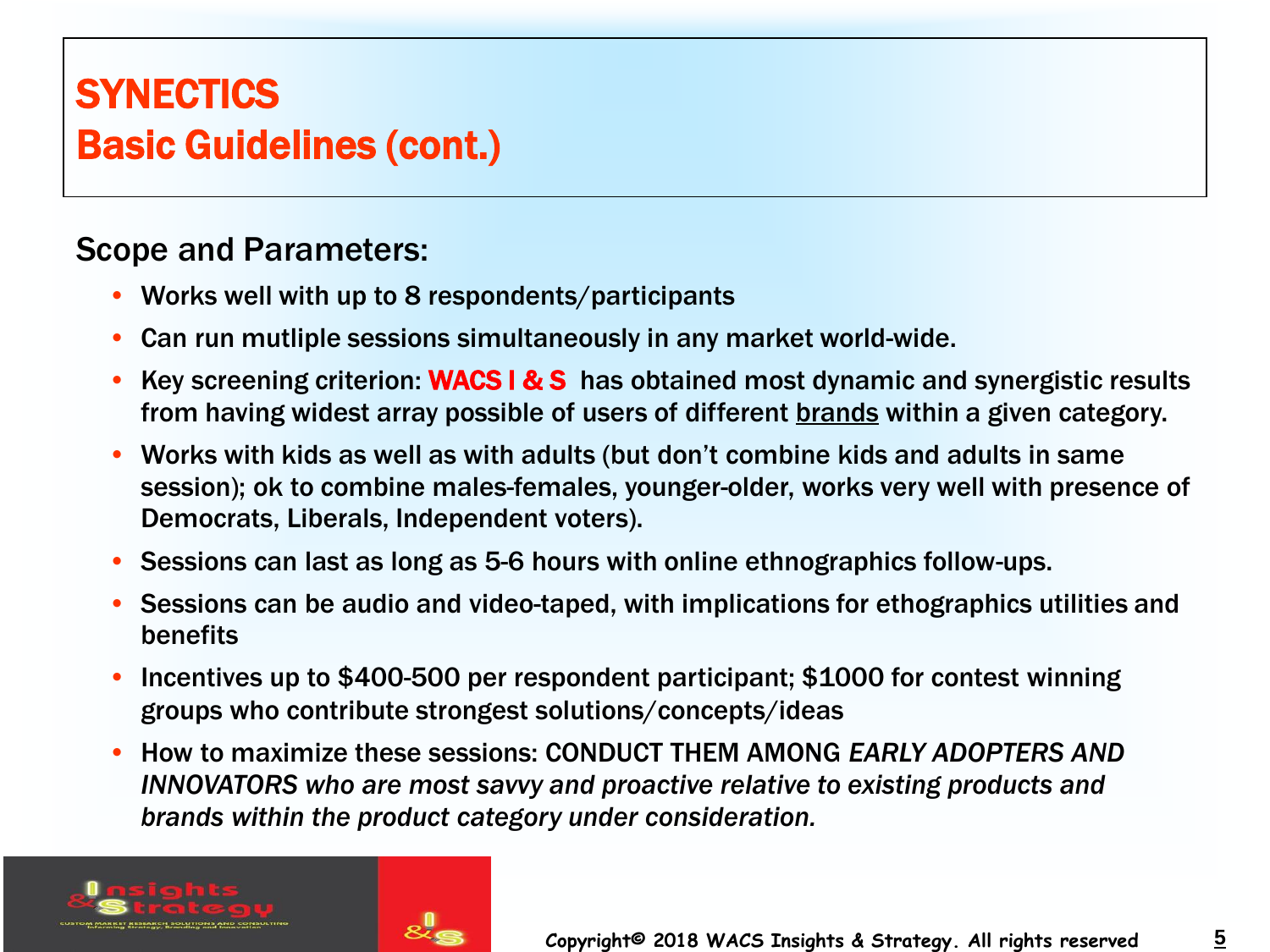# **SYNECTICS** Case Histories

- New sandwich products for well known fast food restaurant chain
- New fruit flavored pops for kids: flavor and form variations
- New seminars and services for leading human resources management organization
- Optimized websites for various divisions of leading banking institution
- New software and app updates and addons for leading infrastructural communications software company
- Refinements in service approach and online monitoring for subscribing members of leading weight loss organization
- New bottled water product options for a beer manufacturer
- New garbage bag closure system options
- New mens' skin care products for a company specializing in shaving systems
- Disruptive delivery systems for the nutrition, vitamin and herbals space



- From your refrigerator to the freezer: not all fruit juice brands can go there
- New flavored tobacco and vape products
- Improvements in cellphone users' calling plans and new cellphone apps
- Ideas for increasing viewership of cable network's array of programs
- Optimizing wireless and new app options for automotive interior design
- Designing the 'perfect' restaurant dining sports attendance experience
- Designing new features and innovations for luxury car owners
- Designing the single fragrance option which embodies the strongest key buying drivers for the product category
- Designing the winning product option which emobodies the product category's most compelling emotional key drivers
- Used successfullyfor skincare, fragrance, automotive, alcoholic breverages, houseold products, food, home entertaimment
- Remedying pain points in the high tech, home entertainment, skin care and automotive industries

**Copyright© 2018 WACS Insights & Strategy. All rights reserved <sup>6</sup>**